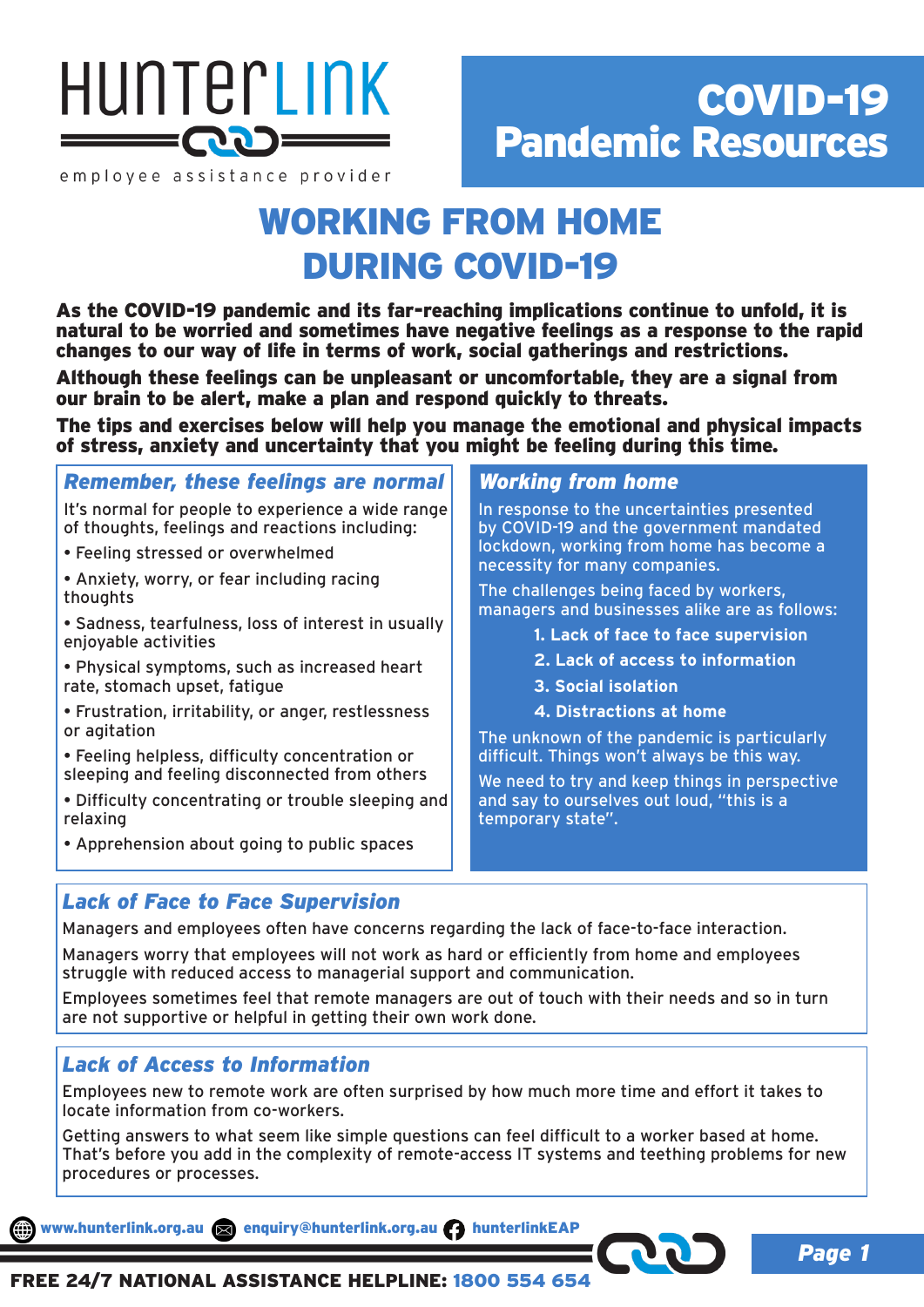

## WORKING FROM HOME DURING COVID-19

### *Social Isolation*

Loneliness is a common issue with remote work, with employees missing the informal social interaction of an office setting.

It is natural that extroverts may seem to suffer from isolation more in the short run, however over longer periods, isolation can cause any employee to feel less 'a part of' or 'belonging to' their organisation, including for people who identify as introverts.

The important social bonding and informal collaboration that is often achieved during office socialising needs to be supported elsewhere too. This is a two-way street that benefits workers and the business alike, and when suddenly people are unable to socialise, the impact can be felt across the organisation.

## *Distractions at home*

Even in normal circumstances, family and home demands can impinge on remote work, but distractions are expected to be greater during this unplanned Working From Home situation, and workers will need to be supported as they make the unexpected leap into a radically new way of working.

For some, the opportunity to work from home is exciting; not having to commute or having your boss standing over your shoulder may be an appealing benefit of a COVID-19 lockdown.

Others could feel intimidated, especially those who have children staying home from school, because of the distractions at home or unfamiliarity of working remotely. This could be especially difficult for workers who live in a small apartment or in share-accomodation, for example. For some, going to work might have been the main way for them to get out of a difficult situation at home.

With the right mindset however, Working From Home is possible. The tips in this document will help you make sure that you're successful, both at getting your work done and at maintaining your mental well-being.

### *Get Dressed*

This sounds simple, but it's crucial. It might be tempting to stay in your pyjamas all day, but getting dressed for work in the morning sends a clear signal that the day has begun.

If you don't keep this simple routine from your normal workday it can blur the lines between home and work to the point where you're slower to get started and less productive.

If working from home is something you're only doing temporarily during a COVID-lockdown, you don't want to abandon your routines and make it harder to return to normal.

### *Designate a work space*

Try to keep your work and home lives separate as it can easily become blurry when you are working from home. If you aren't able to fully disconnect from work, your productivity for work will be affected and your home life can suffer as well.

Ensure you have plenty of good, natural lighting, are free from distractions or household foot traffic, and use ergonomic furniture that 'feels' as much like sitting down to work as the real thing. If your work is normally done at a PC, use a full size monitor, keyboard and mouse at home too.

*Page 2*

www.hunterlink.org.au a enquiry@hunterlink.org.au hunterlinkEAP

FREE 24/7 NATIONAL ASSISTANCE HELPLINE: 1800 554 654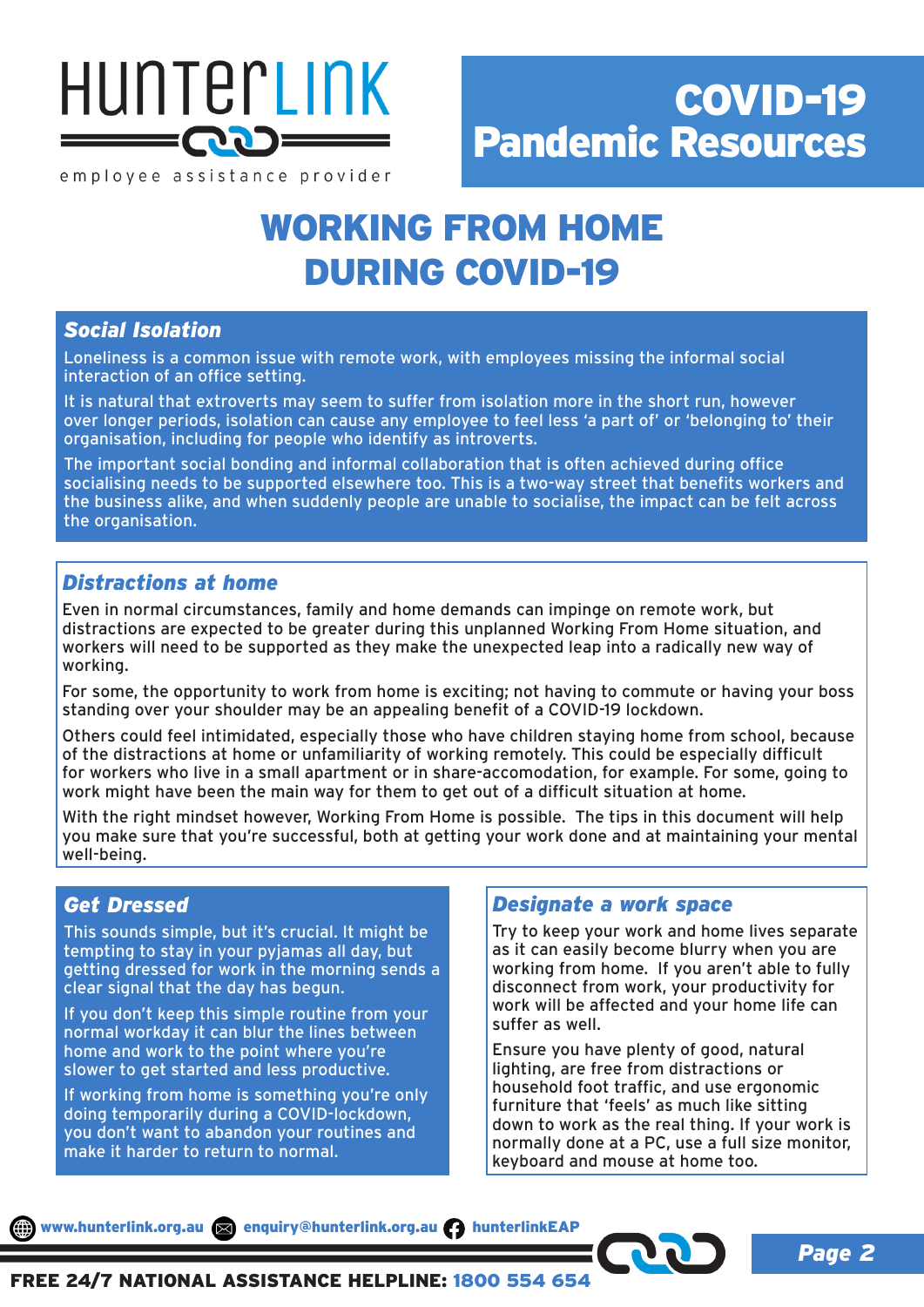

# COVID-19 Pandemic Resources

employee assistance provider

## WORKING FROM HOME DURING COVID-19

### *Keep clearly defined work hours*

You need to be clear about when you are working and when you are not.

You will get the best work done if you stick with your regular hours if possible and being on the same schedule as your coworkers makes everything a lot easier.

If you find yourself putting in extra hours because you don't have anything else to do or you're tempted to keep working on something until it is finished, talk to your family or housemates about setting firm times for household activities, like a firm dinner time or going to buy groceries.

By doing this at the end of each day, you will protect your mental health in the short term, but also make it easier to return to normal.

## *Minimise Distractions*

Distraction is one of the biggest challenges that people working from home face, especially ones who aren't used to it.

You probably take breaks throughout the day at the office, which is important at home too, but try not to use this as an opportunity to clean out a cupboard or do anything else that takes a lot of sustained focus. This is a time for you to take a break and prepare yourself to do more work in a more energised frame of mind.

Communicate with others in your home in order to establish boundaries so you can minimise distractions during the workday and afterwards you can disconnect to give the people you care about your full attention.

## *Communicate*

It's normal for there to be some bumps in the road when you suddenly go remote. Communication here is the key. Come up with a plan that lays out the expectations from all sides as to how often you should check in and how you will be communication with each other concerning work.

The plan is likely to change along the way and that is okay too. Reach out to the same people you normally would turn to for help even when not in the same building as them.

Try not to only stick to text-based or email communication, especially if you would normally have spoken to that co-worker face to face while at the office. Checking in via phone or video chat will cut down on miscommunication and break up some of the social isolation that can come from working from home.

## *Still socialise*

When you are suddenly working from home you are cut off from a lot of casual social interactions you used to have throughout the day that would break up the monotony of work.

If you normally ask your co-workers about their weekend, continue to do this. These types of interactions go a long way. Schedule morning calls or video conferences to make space for the usual small talk and carve out time for other check-ins throughout the day. Don't just chat about a project or a TV show you're watching, really check in with each other.

Many people are feeling anxious and uncertain at the moment, and being stuck at home can amplify this.

### *Get some exercise*

Try to get exercise and fresh air if you can find it. If you are accustomed to a daily commute to and from the office environment, you may be used to a little walking or cycling, so where possible try to keep this in your daily routine. It's important that working from home doesn't mean you become sedentary or inactive.

www.hunterlink.org.au and enquiry@hunterlink.org.au numterlinkEAP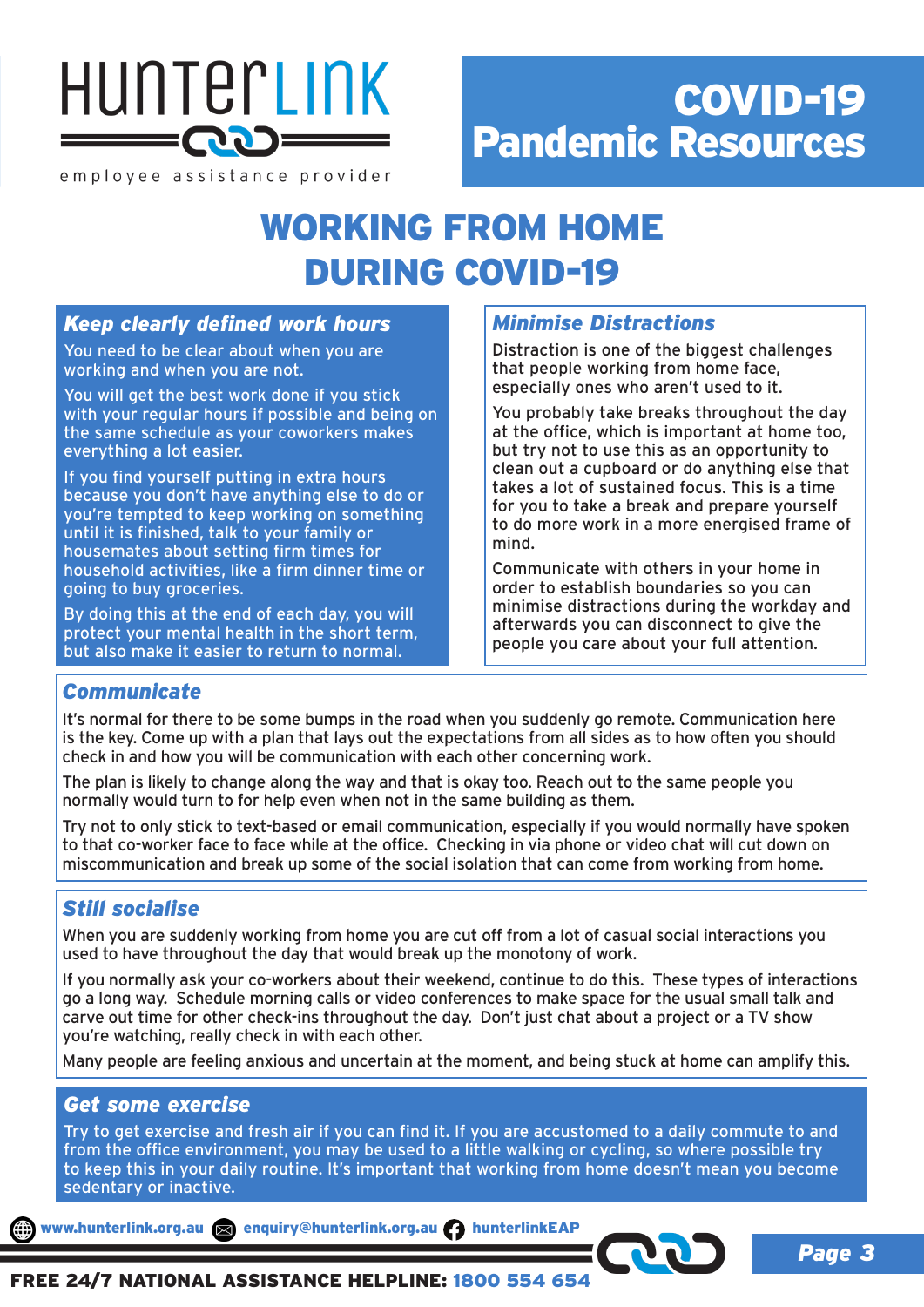

## WORKING THROUGH THE CHALLENGES OF COVID-19

## *Managing a team working from home*

As a manager or team leader you may have suddenly found yourself managing a remote team because of a COVID-19 lockdown. This can be daunting, especially with the lack of time to prepare and if it's the first time you have experienced it.

Set yourself up for success by:

#### **1. Having a daily check-in**

Whenever possible this should be one-on-one if your employees work more independently from each other or a team check in if their work is highly collaborative. If possible, it should be conducted face-toface via video conference and done regularly. Phone conversations and email can only go so far and it is good for your team to see one another and for you to see each of them.

#### **2. Communicate a lot**

Regular communication with your team is vital. One of the hardest things about transitioning to a working from home environment, especially when you are used to an office environment, is the sense of loneliness and isolation that can set in.

Be open in order to maintain good lines of communication. It takes effort to be on the same page all the time so it is best to err on the side of over-communication and is why you should reinforce the message that you are always contactable.

Maintaining transparency through a crisis with frequent updates is the ultimate expression of good faith, empathy and genuine concern for your team.

#### **3. Offer encouragement and emotional support**

It is important in this abrupt shift to remote work that managers acknowledge stress, listen to employees' anxieties and concerns, and empathise with their struggles.

Ask how they are doing especially if you notice an employee struggling but not communicating.

Even asking 'how is this remote work situation going for you so far' can give you information you might not otherwise hear. Listen carefully to their response and allow it to be the focus of the conversation.

#### **4. Guage stress, and engagement levels**

Make it clear to your team members that your main concern is their well-being. Take the time to monitor their engagement by periodically asking them on a scale of zero to 10 to rate their level of stress they are currently feeling. Do the same with their level of overall engagement. Your intuitive sense of the employee may be wrong, so it helps to get such responses.

#### **5. Be flexible, empathetic, trustful and patient**

Understand that in the current environment your team has a lot going on. While this isn't an excuse for not getting things done, it is a reason to recognise what productivity means.

Regular work hours are probably difficult for many people so instead trust your team, give them freedom and flexibility to get the work done on schedule. This will help them be the most productive.

Empathy in team management is about collaboration and working side-by-side with the ability to place yourself in the shoes of another in order to have success in teamwork.

Having a concrete plan is a must and building trust is essential.

www.hunterlink.org.au and enquiry@hunterlink.org.au numterlinkEAP

FREE 24/7 NATIONAL ASSISTANCE HELPLINE: 1800 554 654

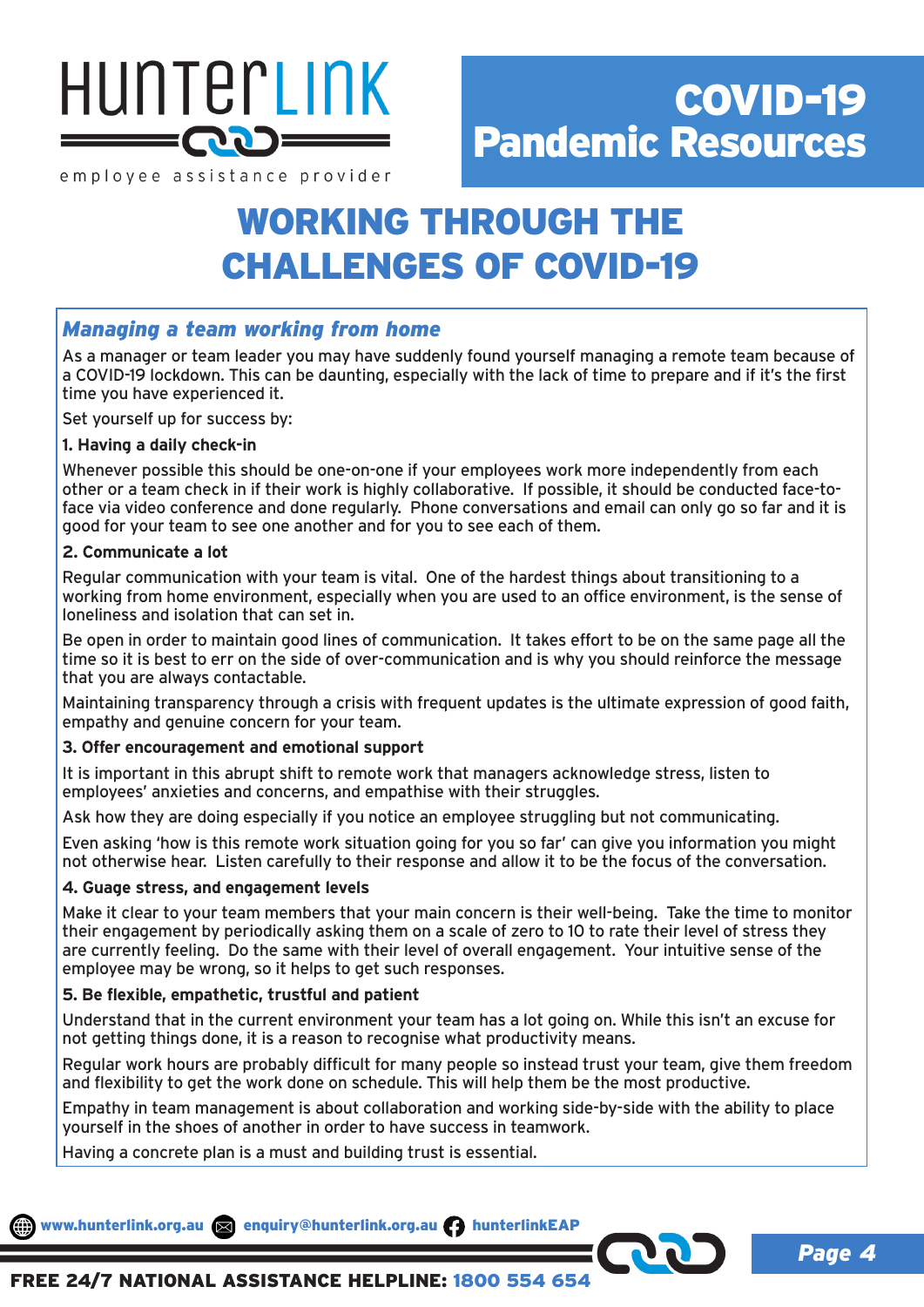

## WORKING THROUGH THE CHALLENGES OF COVID-19

## *Mindfulness and Meditation*

Mindfulness is the ability to maintain a real-time, moment by moment awareness of our thoughts and emotions, our body's reaction to stress and the environment, and an overall awareness of our health and mental health.

This helps us to focus on the present moment, and avoid being preoccupied with past events or fears for the future. By concentrating on the things and people around us and the present moment, we will reduce stress and improve our outlook on the world.

There are a lot of great free apps you can use to guide you through breathing techniques and meditation that can help ease your anxiety and clear your mind of anxious thoughts.

Also, trying yoga as a way to relax and as gentle exercise can boost your mood.

#### *Meditation Example*

Find a place where you can sit quietly and undisturbed for a few moments. To begin, you might want to set a timer for about 10 minutes, but after some experience you should not be too concerned about the length of time you spend meditating.

Begin by bringing your attention to the present moment by noticing your breathing. Pay attention to your breath as it enters and then leaves your body.

Before long, your mind will begin to wander, pulling you out of the present moment. That's ok.

Notice your thoughts and feelings as if you are an outside observer watching what's happening in your brain. Take note, and allow yourself to return to your breathing.

Sometimes you might feel frustrated or bored. That's fine-these are just a few more feelings to notice. Your mind might start to plan a weekend, or worry about responsibility.

Notice where your thoughts are going, and accept what's happening.

Whenever you are able to, return your concentration to your breathing.

Continue this process until your timer rings, or until you are ready to be done.

#### *Body Scan*

During the *Body Scan* exercise you will pay close attention to physical sensations throughout your body.

The goal isn't to change or relax your body, but instead to notice and become more aware of it. Don't worry too much about how long you practice, but do move slowly.

Begin by paying attention to the sensations in your feet. Notice any sensations such as warmth, coolness, pressure, pain, or a breeze moving over your skin.

Slowly move up your body-to your calves, thighs, pelvis, stomach, chest, back, shoulders, arms, hands, fingers, neck, and finally your head. Spend some time on each of these body parts, just noticing the sensations.

After you travel up your body, begin to move back down, through each body part, until you reach your feet again.

Remember: move slowly, and just pay attention.

www.hunterlink.org.au  $\boxtimes$  enquiry@hunterlink.org.au numerlinkEAP